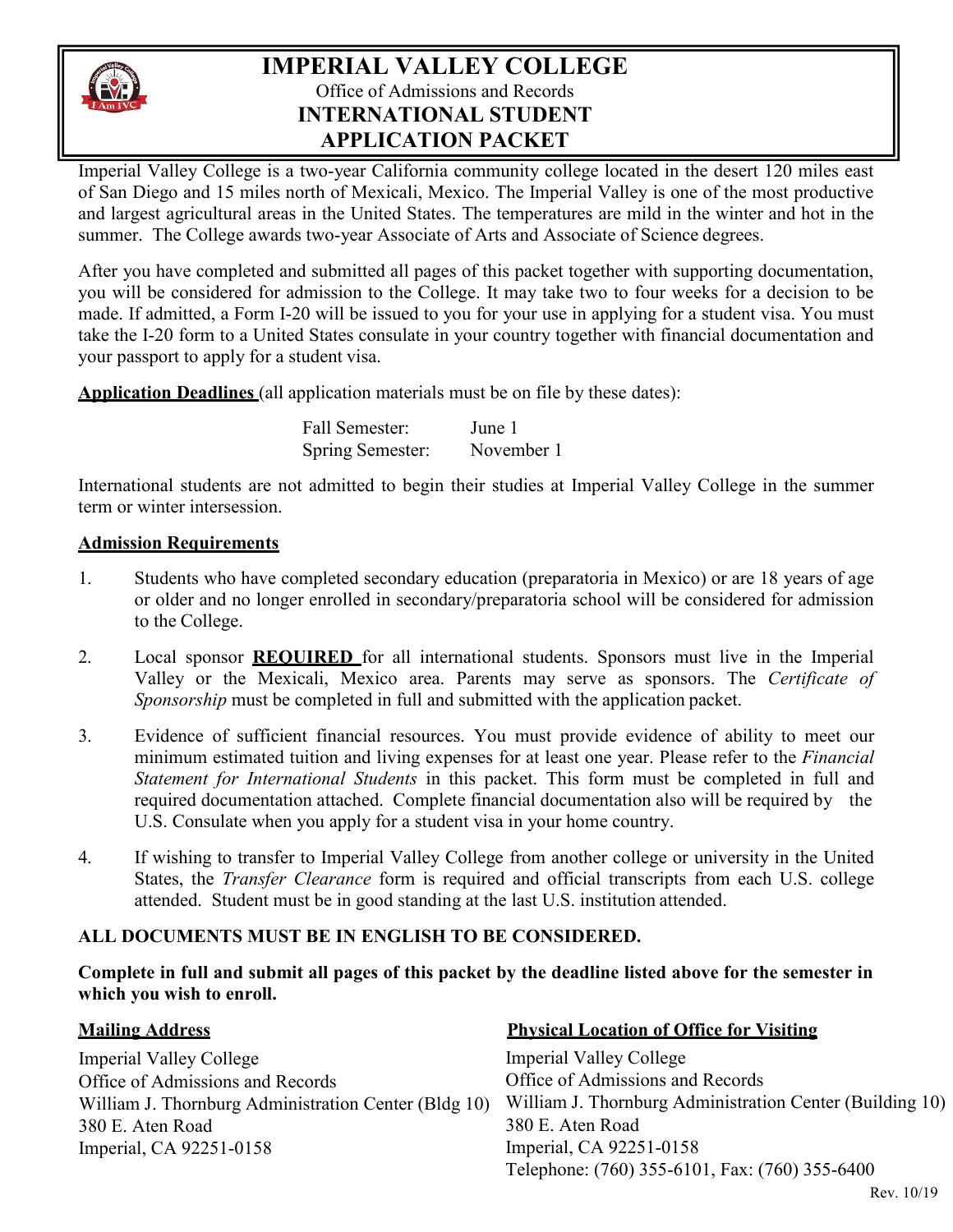# **IMPERIAL VALLEY COLLEGE INTERNATIONAL STUDENT APPLICATION**

| The following documents must be submitted to the Admissions and Records Office before you will<br>be considered for admission to Imperial Valley College. All documents must be in English. |                                                               |                                       |                     |  |  |  |
|---------------------------------------------------------------------------------------------------------------------------------------------------------------------------------------------|---------------------------------------------------------------|---------------------------------------|---------------------|--|--|--|
| This International Student Application                                                                                                                                                      |                                                               |                                       |                     |  |  |  |
| Online application required of all students, domestic and international. Go to http://www.imperial.edu and<br>click on "Apply for Admission."                                               |                                                               |                                       |                     |  |  |  |
| <b>Financial Statement for International Students</b>                                                                                                                                       |                                                               |                                       |                     |  |  |  |
| <b>Bank Certification for International Students form</b>                                                                                                                                   |                                                               |                                       |                     |  |  |  |
| Original bank statements for any financial sources for which Bank Certification is not provided                                                                                             |                                                               |                                       |                     |  |  |  |
| Certificate of Sponsorship of International Student                                                                                                                                         |                                                               |                                       |                     |  |  |  |
| If transferring from another United States college or university, completed Transfer Clearance form.                                                                                        |                                                               |                                       |                     |  |  |  |
| If transferring from another U.S. institution, official transcripts sent directly from each U.S. college attended.                                                                          |                                                               |                                       |                     |  |  |  |
| If planning to bring spouse and/or dependent children to the United States on F-2 visas, must submit one<br>Dependent Information form for each.                                            |                                                               |                                       |                     |  |  |  |
|                                                                                                                                                                                             | Applying for: Fall Semester 20 Spring Semester 20             |                                       |                     |  |  |  |
| <b>Student Name</b>                                                                                                                                                                         | Last/Family Name First Name Middle Name Gender: OMale OFemale |                                       |                     |  |  |  |
|                                                                                                                                                                                             |                                                               |                                       |                     |  |  |  |
|                                                                                                                                                                                             |                                                               |                                       |                     |  |  |  |
| Year<br>Month<br>Day                                                                                                                                                                        |                                                               |                                       |                     |  |  |  |
| Country of Citizenship______________________________Intended IVC Major______________________________                                                                                        |                                                               |                                       |                     |  |  |  |
|                                                                                                                                                                                             |                                                               |                                       |                     |  |  |  |
|                                                                                                                                                                                             | Number and Street                                             |                                       | Apt. or Unit Number |  |  |  |
| City                                                                                                                                                                                        | State/Province                                                | Country                               | Postal Code         |  |  |  |
|                                                                                                                                                                                             |                                                               |                                       |                     |  |  |  |
| Telephone #_(___)_____________________E-mail address____                                                                                                                                    |                                                               |                                       |                     |  |  |  |
| Are you currently attending a college or university in the U.S. on an F-1 visa? $\bigcirc$ Yes $\bigcirc$ No                                                                                |                                                               |                                       |                     |  |  |  |
| List all colleges and universities attended (attach additional sheet if needed - official transcripts required)                                                                             |                                                               |                                       |                     |  |  |  |
|                                                                                                                                                                                             |                                                               | <b>DATES ATTENDED</b>                 |                     |  |  |  |
| <b>Name of Institution</b>                                                                                                                                                                  | <b>City and State</b>                                         | From $(Mo. & Year)$ To $(Mo. & Year)$ |                     |  |  |  |
|                                                                                                                                                                                             |                                                               |                                       |                     |  |  |  |
| <b>Indicate level of English proficiency:</b>                                                                                                                                               | Very Proficient                                               | Somewhat Proficient                   | No Proficiency      |  |  |  |
|                                                                                                                                                                                             |                                                               |                                       |                     |  |  |  |
| Check 1 box for each:<br>Reading<br>Writing                                                                                                                                                 |                                                               |                                       |                     |  |  |  |
| Speaking                                                                                                                                                                                    |                                                               |                                       |                     |  |  |  |
| I declare under penalty of perjury that all above information is true and correct. I understand that<br>providing false information to the College will result in my dismissal.             |                                                               |                                       |                     |  |  |  |
|                                                                                                                                                                                             |                                                               | Date____                              |                     |  |  |  |
|                                                                                                                                                                                             |                                                               |                                       |                     |  |  |  |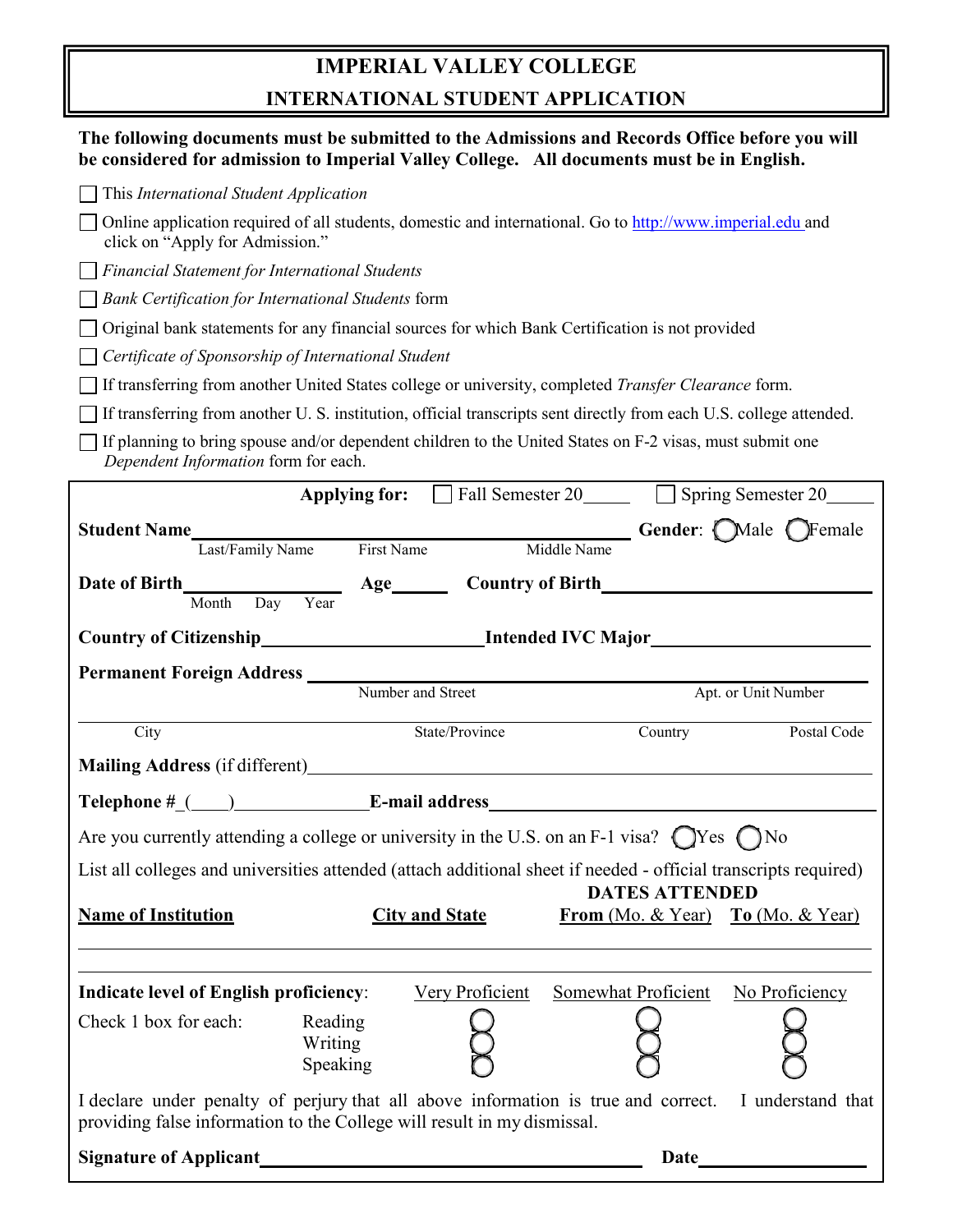# **IMPERIAL VALLEY COLLEGE FINANCIAL STATEMENT FOR INTERNATIONAL STUDENTS**

#### **Student Name**

Last (Family) First First Middle

You must provide proof that you have adequate financial resources to pay all expenses of attending Imperial Valley College before you can be admitted. If admitted, you also will be required to provide proof to the United States Consulate when you apply for a student visa. Proof must be in the form of bank statements or certification by an official of the bank(s) showing sufficient funds in United States dollars are available for access. **Bank statements or certifications in currencies other than US dollars will not be accepted. ALL DOCUMENTS MUST BE IN ENGLISH TO BE CONSIDERED.**

If you will be bringing dependents with you to the United States, you must also provide proof of adequate support for those dependents. Additional estimated costs are \$3,600 per dependent.

| <b>Estimated Costs for One Academic Year (Fall and Spring Semesters)</b>                                                                                                                                                                                                                                  |          |  |
|-----------------------------------------------------------------------------------------------------------------------------------------------------------------------------------------------------------------------------------------------------------------------------------------------------------|----------|--|
| **Enrollment Fees (\$46 per unit subject to change without notice;<br>based on 12 units each semester):                                                                                                                                                                                                   | \$1104   |  |
| Nonresident Tuition (\$253.00 per unit; based on 12 units each semester):                                                                                                                                                                                                                                 | \$6072   |  |
| Health Fee (\$20.00 per semester) & Student Representation Fee (\$1 per semester)                                                                                                                                                                                                                         | 42       |  |
| Books and Supplies                                                                                                                                                                                                                                                                                        | 1,746    |  |
| Transportation                                                                                                                                                                                                                                                                                            | 1,134    |  |
| Personal Expenses                                                                                                                                                                                                                                                                                         | 3,132    |  |
| Total for students living at home with parent(s) or with sponsor(s)                                                                                                                                                                                                                                       |          |  |
| and paying no room and board (Sponsor's/Parents Certification required)                                                                                                                                                                                                                                   | \$13,230 |  |
| Food and housing if living independently or paying room and board to sponsor                                                                                                                                                                                                                              | 11,493   |  |
| Total for students living independently or paying room and board                                                                                                                                                                                                                                          | \$24,723 |  |
| <b>Additional cost for each dependent</b>                                                                                                                                                                                                                                                                 | \$3,600  |  |
| <b>Check one:</b><br>I will be living with my parents or sponsor who will not charge food and housing.<br>Parents/Sponsor Certification also must indicate this. Minimum \$13,230 required.<br>will be living with my parents or sponsor and will be paying room and board.<br>Minimum \$24,723 required. |          |  |

**Check one:**  $\bigcup$  I will be bringing no dependents with me. I will be bringing dependents with me and have included additional fundsbelow.

**COMPLETE THE BOX BELOW AND SIGN THE BOTTOM OF THIS FORM. Your application will not be considered unless this form is completed in full.**

I will not be living with my parents or sponsor. Minimum \$24,723 required.

| Indicate the amount of money that will be provided from each source below. NOTE: bank statements or<br>certification is required from each source and must prove the amounts stated are available. |                      |                                                |                      |
|----------------------------------------------------------------------------------------------------------------------------------------------------------------------------------------------------|----------------------|------------------------------------------------|----------------------|
| <b>Source</b>                                                                                                                                                                                      | <b>Amount in USS</b> | <b>Source</b>                                  | <b>Amount in USS</b> |
| From family<br>From student's personal funds<br>From student's government                                                                                                                          |                      | From student's sponsor<br>Other (List sources) |                      |
| Total amount must be at least $$13,230 + $3,600$ for each dependent as explained above.                                                                                                            |                      |                                                |                      |

I declare under penalty of perjury that the above information is true and accurate. I understand that providing false information to the College will result in my dismissal.

**Student Signature Date**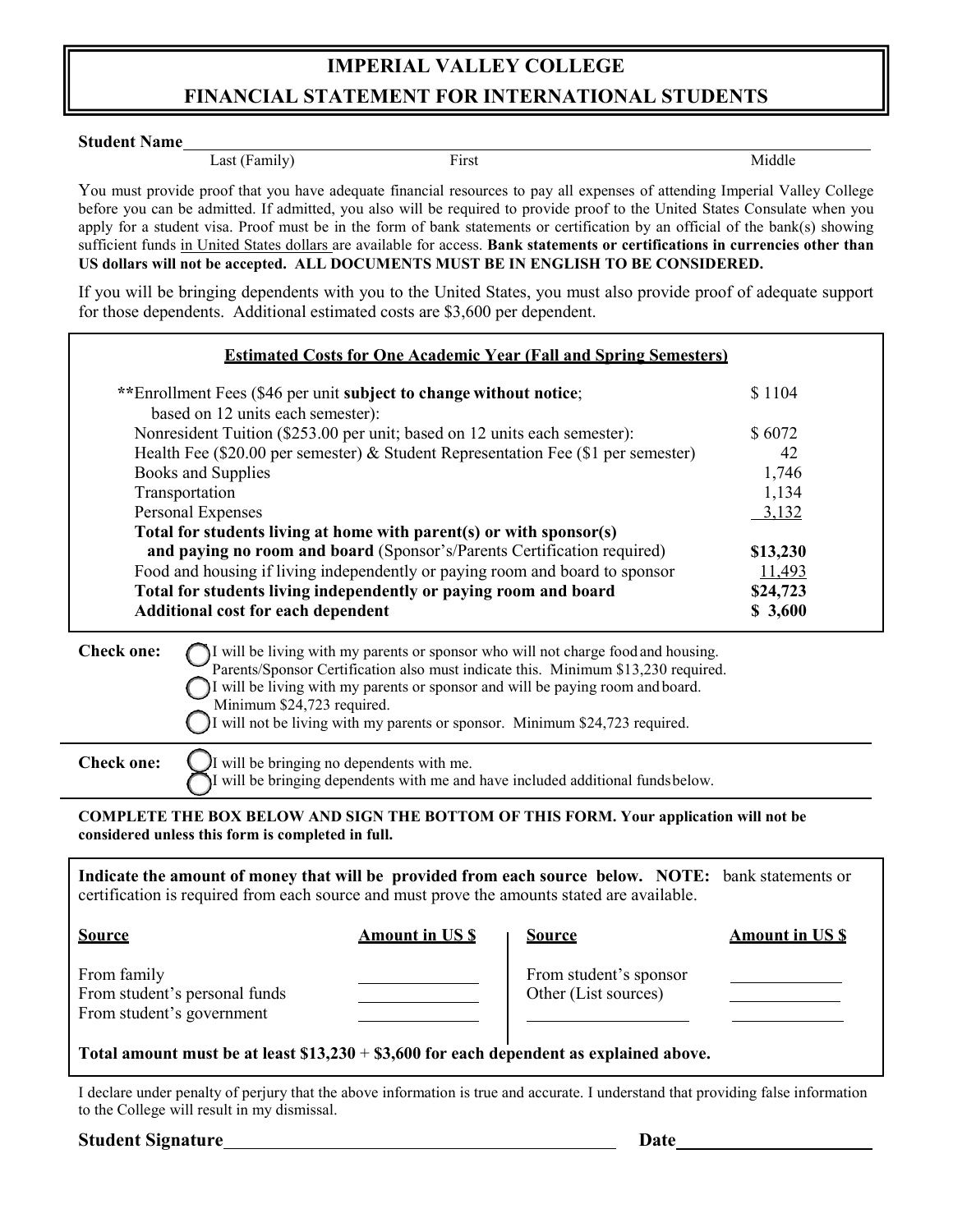# **IMPERIAL VALLEY COLLEGE BANK CERTIFICATION FOR INTERNATIONAL STUDENTS**

All applicants for enrollment as foreign students must provide evidence of sufficient financial resources for at least one year of attendance at the college to which they are applying, and to the United States Consulate when they apply to obtain an F-1 Student Visa.

Evidence may be in the form of this certification completed, signed, and sealed by a bank official or through original bank statements. **All amounts must be in U.S. dollars. Amounts stated in other currencies will not be accepted.**

One certification or original bank statement must be submitted for each source of funds listed on the student's completed *Financial Statement for Foreign Students*. If bank statements are submitted, copies can be made in the Admissions and Records Office and the originals returned to the student.

| This Section to be Completed by Student                                                                                                                                                                   |  |  |  |
|-----------------------------------------------------------------------------------------------------------------------------------------------------------------------------------------------------------|--|--|--|
| <b>Name of Student</b>                                                                                                                                                                                    |  |  |  |
| Last/Family, First, Middle                                                                                                                                                                                |  |  |  |
| I am attaching original bank statements for each of the sources of funds listed on my<br><b>Check one:</b><br>completed Financial Statement for Foreign Students. No Bank Certifications are<br>required. |  |  |  |
| I am submitting the Bank Certification below for each source of funds listed on my<br>completed Financial Statement for Foreign Students. Bank statements are not<br>required.                            |  |  |  |
| I am submitting some original bank statements and some Bank Certifications.                                                                                                                               |  |  |  |
| <b>Student Signature</b><br>Date                                                                                                                                                                          |  |  |  |
|                                                                                                                                                                                                           |  |  |  |

| <b>Bank Certification Form if Original Bank Statements Not Provided</b><br>To Be Completed by Bank Official                                                                  |                                                                                                                                                                                                                                     |  |  |  |
|------------------------------------------------------------------------------------------------------------------------------------------------------------------------------|-------------------------------------------------------------------------------------------------------------------------------------------------------------------------------------------------------------------------------------|--|--|--|
| NOTE: One certification or original bank statement must be submitted for each source of funds listed on the student's<br>completed Financial Statement for Foreign Students. |                                                                                                                                                                                                                                     |  |  |  |
|                                                                                                                                                                              |                                                                                                                                                                                                                                     |  |  |  |
| <b>Address of Bank</b><br>Street & #, City, State or Province, Country                                                                                                       |                                                                                                                                                                                                                                     |  |  |  |
| Printed name of account holder experience of the state of a count holder                                                                                                     |                                                                                                                                                                                                                                     |  |  |  |
|                                                                                                                                                                              |                                                                                                                                                                                                                                     |  |  |  |
| I certify that the information given on this form is true and accurate:                                                                                                      |                                                                                                                                                                                                                                     |  |  |  |
|                                                                                                                                                                              |                                                                                                                                                                                                                                     |  |  |  |
| Signature of bank official states and states of bank official                                                                                                                | <b>Date</b> and the same of the same of the same of the same of the same of the same of the same of the same of the same of the same of the same of the same of the same of the same of the same of the same of the same of the sam |  |  |  |
| Place Official Stamp/Seal of Bank Here                                                                                                                                       |                                                                                                                                                                                                                                     |  |  |  |
|                                                                                                                                                                              |                                                                                                                                                                                                                                     |  |  |  |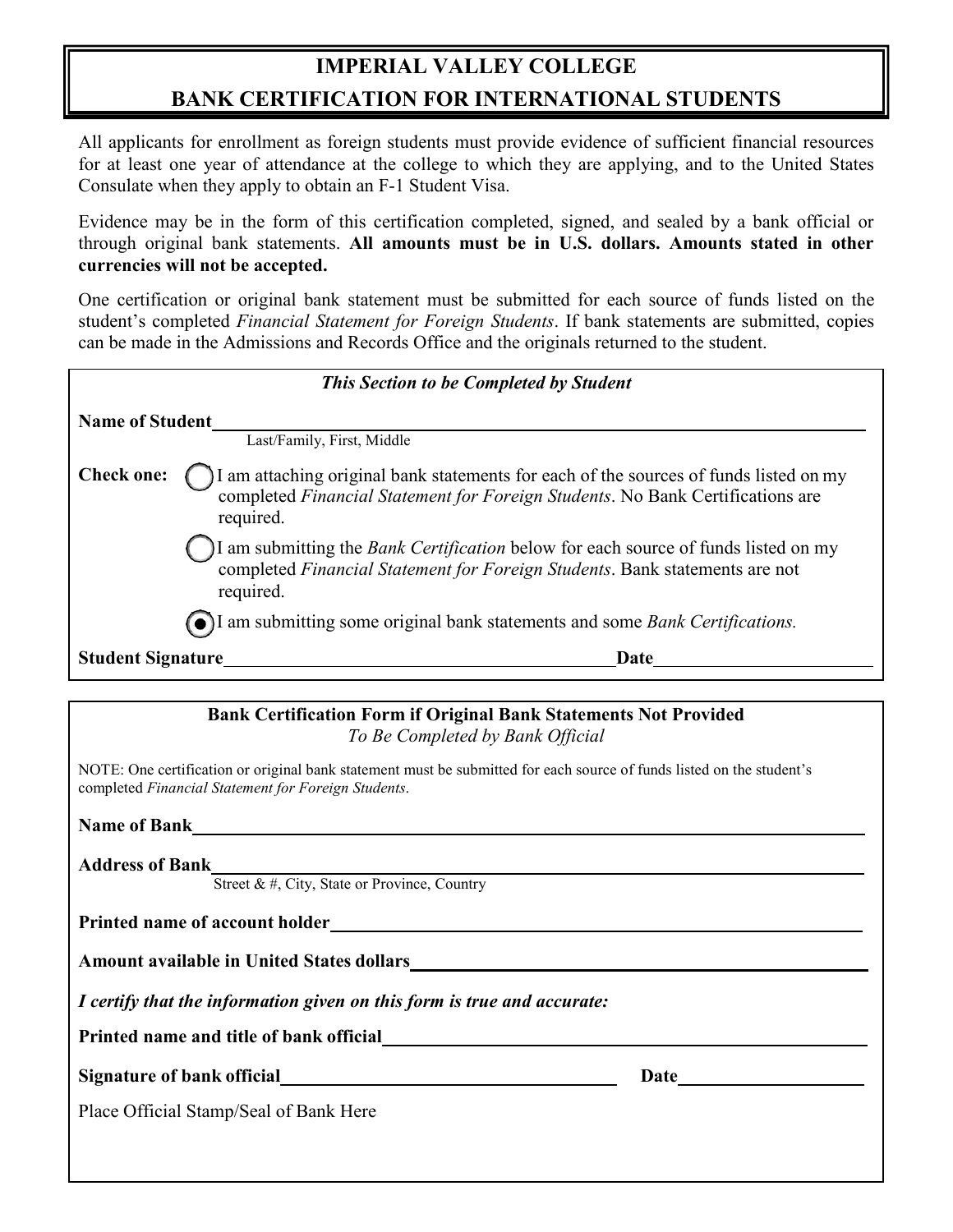## **IMPERIAL VALLEY COLLEGE**

# **CERTIFICATE OF SPONSORSHIP OF INTERNATIONAL STUDENT**

Every international student enrolled at Imperial Valley College must have a sponsor in Mexico in the Mexicali area, or in the Imperial Valley in California. Parents may serve as sponsors.

#### **RESPONSIBILITIES OF SPONSOR**

- 1. Provide a place to live or assist the student in locating a place to live.
- 2. Provide social and emotional support.
- 3. Orient the student to the local environment. The College does not have a special program with support services designed solely for international students.
- 4. Provide, or assist the student in obtaining transportation to and from the College.
- 5. If listed as one of the student's sources of financial support, provide funding as agreed.
- 6. If student encounters financial or legal difficulties while enrolled in Imperial ValleyCollege, provide assistance in overcoming these difficulties.

| <b>Student's Full Name</b><br>Last/Family, First, Middle                                                                                                                                                                  |
|---------------------------------------------------------------------------------------------------------------------------------------------------------------------------------------------------------------------------|
| <b>Sponsor's Full Name (Please Print)</b>                                                                                                                                                                                 |
| <b>Address of Physical Residence (No postal boxes)</b><br># and Street                                                                                                                                                    |
| City, State/Province, Country, Postal Code                                                                                                                                                                                |
| Telephone Number (Compared also Relationship to Student                                                                                                                                                                   |
| Yes)<br>Will student live with you while enrolled in the College?<br>No                                                                                                                                                   |
| Yes<br>If yes, will you pay all food and housing costs?<br>No                                                                                                                                                             |
| Yes<br>If no, will you pay part of the food and housing costs?                                                                                                                                                            |
| If yes, how much of the \$11,493 estimated for food and housing will you pay?                                                                                                                                             |
| NOTE: if you will pay for part or all of the student's costs, this information also must be included on the<br>student's <i>Financial Statement for International Students</i> and must be verified through original bank |

student's *Financial Statement for International Students* and must be verified through original bank statements or a completed *Bank Certification for International Students.*

#### **SPONSOR'S CERTIFICATION**

#### **Do not sign until in the Presence of a Notary Public or Justice of the Peace**

I understand my obligations as sponsor of the applicant named above and promise to uphold the duties and responsibilities thereof. I have answered the questions above truthfully and accurately.

| <b>Signature of Sponsor</b>                               |        |             | Date  |
|-----------------------------------------------------------|--------|-------------|-------|
| <b>Signature of Notary Public or Justice of the Peace</b> |        |             |       |
| Signed before me this                                     | day of | in the year | Seal: |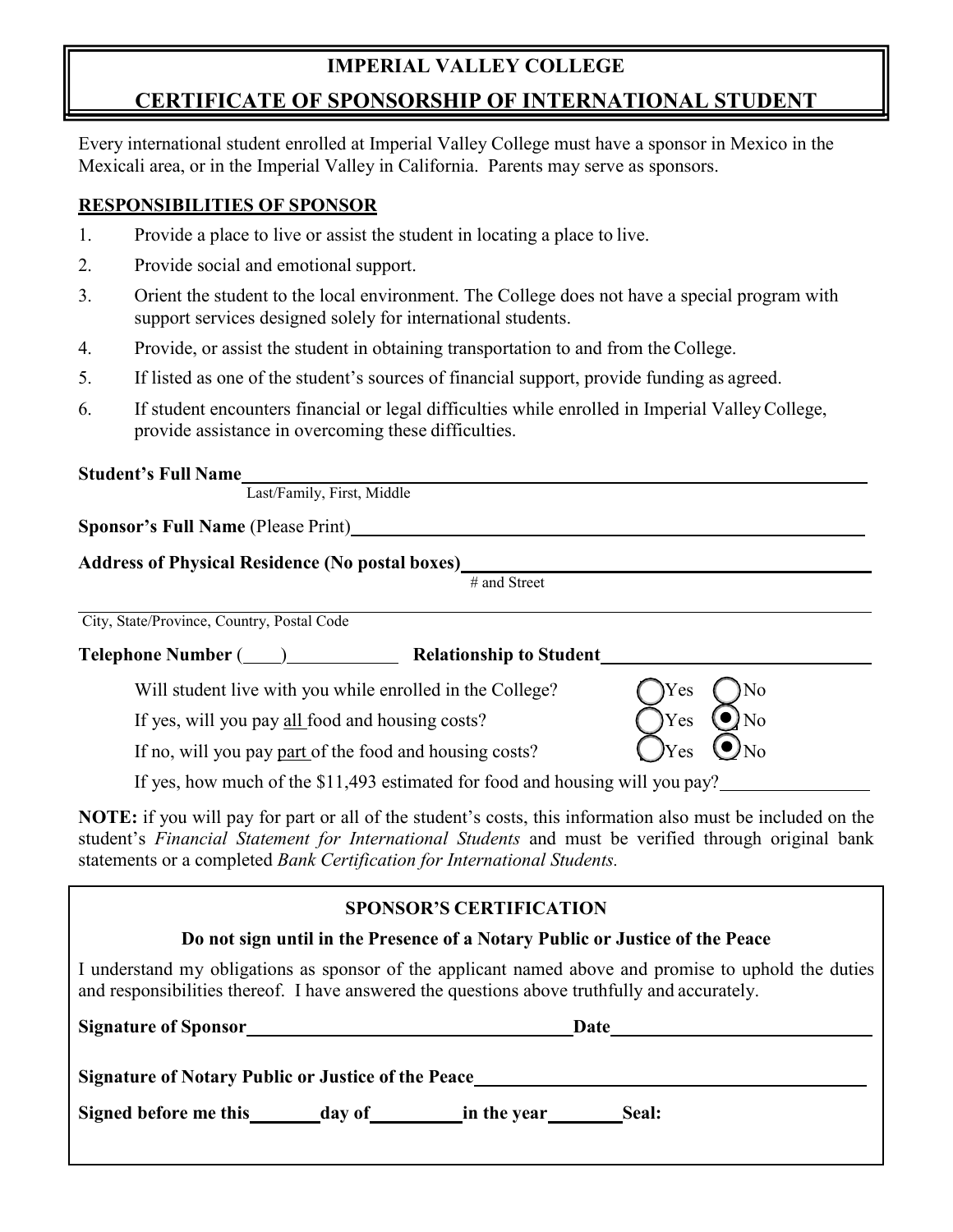## **IMPERIAL VALLEY COLLEGE TRANSFER CLEARANCE FOR INTERNATIONAL STUDENTS**

Submit this form **only** if you have attended or currently are attending a college or university in the United States. Complete section 1 and present the form to the Designated School Official (DSO) at the last school you attended or are currently attending. Ask that person to mail the form directly to IVC.

| Section $1 - To$ Be Completed by Student                                                                                                                                                                                                                                                                                                                                                         |  |  |  |  |  |
|--------------------------------------------------------------------------------------------------------------------------------------------------------------------------------------------------------------------------------------------------------------------------------------------------------------------------------------------------------------------------------------------------|--|--|--|--|--|
| <b>Student Name</b><br>Date of Birth                                                                                                                                                                                                                                                                                                                                                             |  |  |  |  |  |
| First<br>Middle<br>Last/Family<br>Day<br>Year<br>Month                                                                                                                                                                                                                                                                                                                                           |  |  |  |  |  |
|                                                                                                                                                                                                                                                                                                                                                                                                  |  |  |  |  |  |
| <b>Current U.S. Mailing Address</b> Manual Current U.S. Mailing Address                                                                                                                                                                                                                                                                                                                          |  |  |  |  |  |
|                                                                                                                                                                                                                                                                                                                                                                                                  |  |  |  |  |  |
| I am applying for admission to Imperial Valley College for: $\Box$ Fall 20 $\Box$ Spring 20                                                                                                                                                                                                                                                                                                      |  |  |  |  |  |
| I authorize the institution below to release the information requested to Imperial Valley College.                                                                                                                                                                                                                                                                                               |  |  |  |  |  |
|                                                                                                                                                                                                                                                                                                                                                                                                  |  |  |  |  |  |
| Section 2 – To Be Completed by DSO at Most Recent U.S. Institution Student Attended                                                                                                                                                                                                                                                                                                              |  |  |  |  |  |
| To the Designated School Official: The student named above is applying for admission to Imperial Valley<br>College (IVC). We appreciate your assistance in providing the following information. Please also complete the<br>transfer-out procedure in SEVIS upon request of the student. Thank you for your assistance.                                                                          |  |  |  |  |  |
|                                                                                                                                                                                                                                                                                                                                                                                                  |  |  |  |  |  |
| Select $\Box$ Student is expecting to complete his/her course of study at this school on $\Box$<br>Student completed course of study at this school on ____________________________<br>One:<br>□ Did not complete course of study; ceased attendance (or will cease attending) on<br>What will be the SEVIS transfer release date?<br><u>Student in status with INS?</u> $\Box$ Yes<br>$\Box$ No |  |  |  |  |  |
|                                                                                                                                                                                                                                                                                                                                                                                                  |  |  |  |  |  |
| Is student eligible to continue at your institution? $\Box$ Yes $\Box$ No If no, please explain                                                                                                                                                                                                                                                                                                  |  |  |  |  |  |
| <b>Has the student been granted Practical Training while enrolled?</b> $\Box$ Yes $\Box$ No If yes, please give<br>details<br><u> 1989 - Johann Harry Harry Harry Harry Harry Harry Harry Harry Harry Harry Harry Harry Harry Harry Harry Harry</u>                                                                                                                                              |  |  |  |  |  |
| Has student demonstrated difficulties in other areas (financial, health, personal, behavioral) which may be of<br>concern to us in granting admission $\Box$ Yes $\Box$ No If yes, please explain $\Box$                                                                                                                                                                                         |  |  |  |  |  |
| On a separate sheet or the back of this form, please provide any additional comments which you feel would<br>be beneficial to the student or relevant to us in making an admission decision or advising this student.                                                                                                                                                                            |  |  |  |  |  |
|                                                                                                                                                                                                                                                                                                                                                                                                  |  |  |  |  |  |
|                                                                                                                                                                                                                                                                                                                                                                                                  |  |  |  |  |  |
| Phone $\#$ ( $\qquad$ ) E-mail address E-mail and E-mail and E-mail and E-mail and E-mail and E-mail and E-mail and E-mail and E-mail and E-mail and E-mail and E-mail and E-mail and E-mail and E-mail and E-mail and E-mail and                                                                                                                                                                |  |  |  |  |  |
|                                                                                                                                                                                                                                                                                                                                                                                                  |  |  |  |  |  |
| Please forward to: Office of Admissions and Records, Imperial Valley College, 380 E. Aten Road, Imperial, CA<br>92251-0158. Phone: (760) 355-6101 Fax: (760) 355-2663                                                                                                                                                                                                                            |  |  |  |  |  |